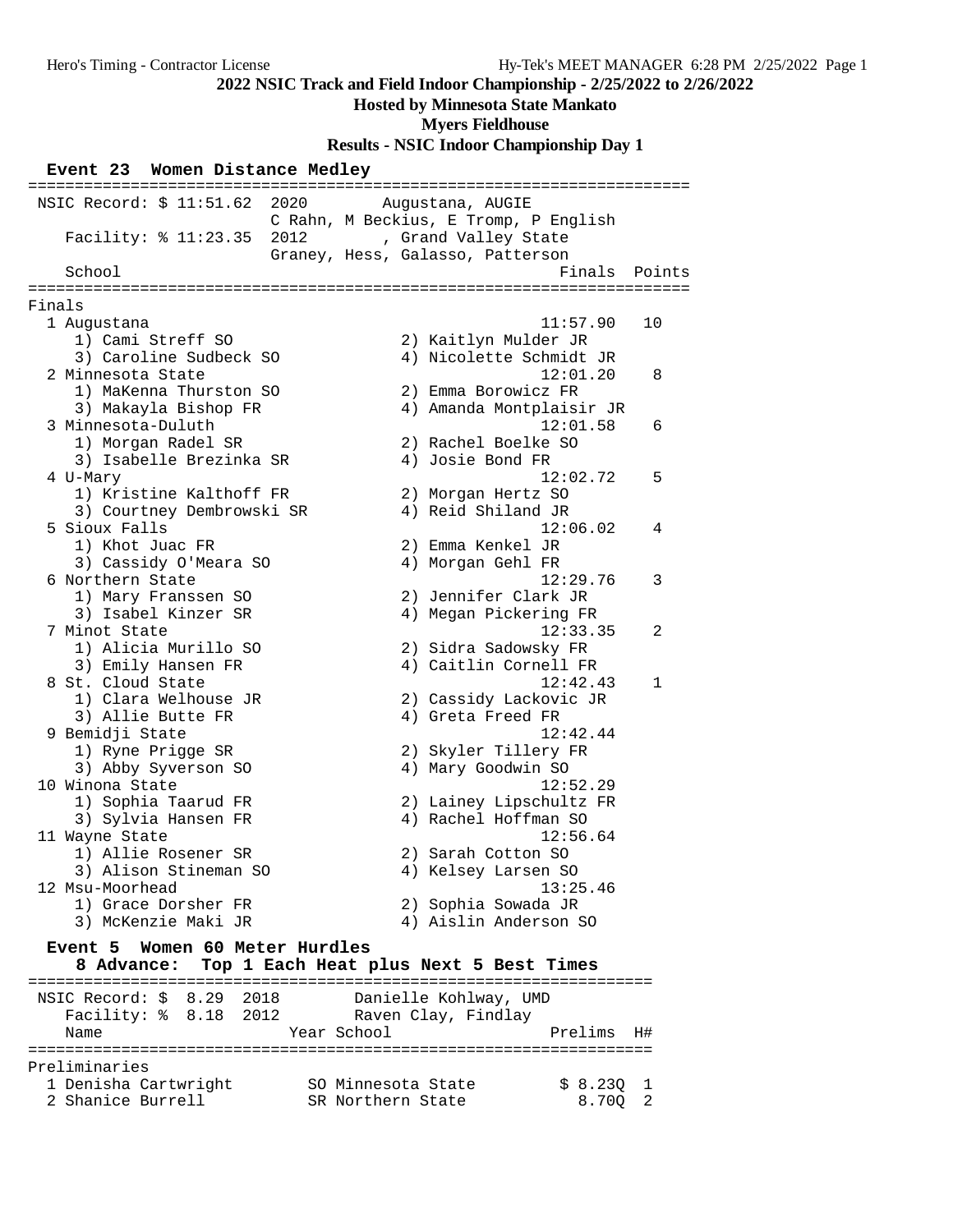## **Hosted by Minnesota State Mankato**

**Myers Fieldhouse**

## **Results - NSIC Indoor Championship Day 1**

### **....Event 5 Women 60 Meter Hurdles**

| 3 Tereza Bolibruch     | SR U-Mary             | 8.880             | -3             |         |
|------------------------|-----------------------|-------------------|----------------|---------|
| 4 Christabelle Mulcahy | SR Concordia-St. Paul | 8.77a             | -2             |         |
| 5 Kynnedi Malone       | FR Minnesota State    | 8.80 <sub>q</sub> | 2              |         |
| 6 Isatu Shirek         | SO SW Minnesota St.   | 8.96a             |                | 3 8.951 |
| 7 Mackenzie Keune      | SR Minnesota State    | $8.96q$ 3 $8.952$ |                |         |
| 8 Nyanas Kur           | FR Augustana          | 9.04a             | 1              |         |
| 9 Xana Leum            | SO Winona State       | 9.05              | 1              |         |
| 10 Paige Ziegler       | SO Msu-Moorhead       | 9.07              | 3              |         |
| 11 Lyric Brennen       | FR Minnesota State    | 9.08              | 1              |         |
| 12 Megan Hansen        | SO Wayne State        | 9.12              | $\overline{2}$ |         |
| 13 Hanna Reichenberger | FR Winona State       | 9.19              | 3              |         |
| 14 Shelby Romig        | FR St. Cloud State    | 9.25              | 2              |         |
| 15 Dynia Lewis         | FR Bemidji State      | 9.27              |                |         |
| 16 Renea Taylor        | FR Northern State     | 9.29              | 3              |         |
| 17 Kylee Becker        | FR Winona State       | 9.39              | $\overline{2}$ |         |
| 18 Megan Gilles        | SO Minnesota-Duluth   | 9.50              | 1              |         |
| 19 Anna Langseth       | FR Augustana          | 9.51              | $\overline{2}$ |         |
| 20 Tia Horning         | FR U-Mary             | 10.49             |                |         |

#### **Event 7 Women 400 Meter Dash**

#### **8 Advance: Top 2 Each Heat plus Next 2 Best Times**

===================================================================

|  | NSIC Record: \$55.09 2010 Kristi Buerkle, BSU    |  |                                                    |          |                         |
|--|--------------------------------------------------|--|----------------------------------------------------|----------|-------------------------|
|  |                                                  |  | Facility: \$54.70 2012 Kelly Shaw, St. Augustine's |          |                         |
|  | Name                                             |  | Year School                                        | Prelims  | H#                      |
|  | 1 Shereen Vallabouy                              |  | JR Winona State                                    | 56.250 1 |                         |
|  | 2 Brooklyn Schyvinck       JR Winona State       |  |                                                    | 56.45Q 2 |                         |
|  | 3 Sherona Stewart                                |  | SR Minnesota State                                 | 58.55Q 3 |                         |
|  | 4 Maddie Stevens                                 |  | FR Upper Iowa                                      | 57.88Q 1 |                         |
|  | 5 Rose Gaye                                      |  | JR Minnesota State                                 | 57.890   | $\overline{2}$          |
|  | 6 Mackenzie Woodard                              |  | SR Minnesota State                                 | 59.66Q 3 |                         |
|  | 7 Rose Cramer                                    |  | SO Minnesota State                                 | 57.90q   | $\mathbf{1}$            |
|  | 8 Renea Taylor                                   |  | FR Northern State                                  | 58.07q   | $\overline{2}$          |
|  | 9 Danalee Brock                                  |  | FR U-Mary                                          | 58.58    | $\overline{c}$          |
|  | 10 Emma Borowicz                                 |  | FR Minnesota State                                 | 59.39    | $1\,$                   |
|  | 11 Janice Cole                                   |  | JR Bemidji State                                   | 59.55 1  |                         |
|  | 12 Rachel Myers                                  |  | FR Bemidji State                                   | 59.79    | $\overline{c}$          |
|  | 13 Dyashia Colvin                                |  | JR Minnesota State                                 | 59.85    | $\mathbf 1$             |
|  | 14 Sierra Clifford                               |  | FR SW Minnesota St.                                | 59.95 3  |                         |
|  | 15 Ella Heinitz                                  |  | FR Augustana                                       | 1:00.11  | $\overline{\mathbf{3}}$ |
|  | 16 Cece Lewis                                    |  | SO Concordia-St. Paul                              | 1:00.15  | $\overline{a}$          |
|  | 17 Brooklyn Brouse                               |  | FR St. Cloud State                                 | 1:00.16  | $\mathbf{3}$            |
|  | 18 Lainey Lipschultz                             |  | FR Winona State                                    | 1:00.32  | $\mathbf 1$             |
|  | 19 Makaylin Christenson       FR St. Cloud State |  |                                                    | 1:00.97  | $\overline{a}$          |
|  | -- Robynn Rolle-Curry                            |  | SO Msu-Moorhead                                    | DQ.      | 3                       |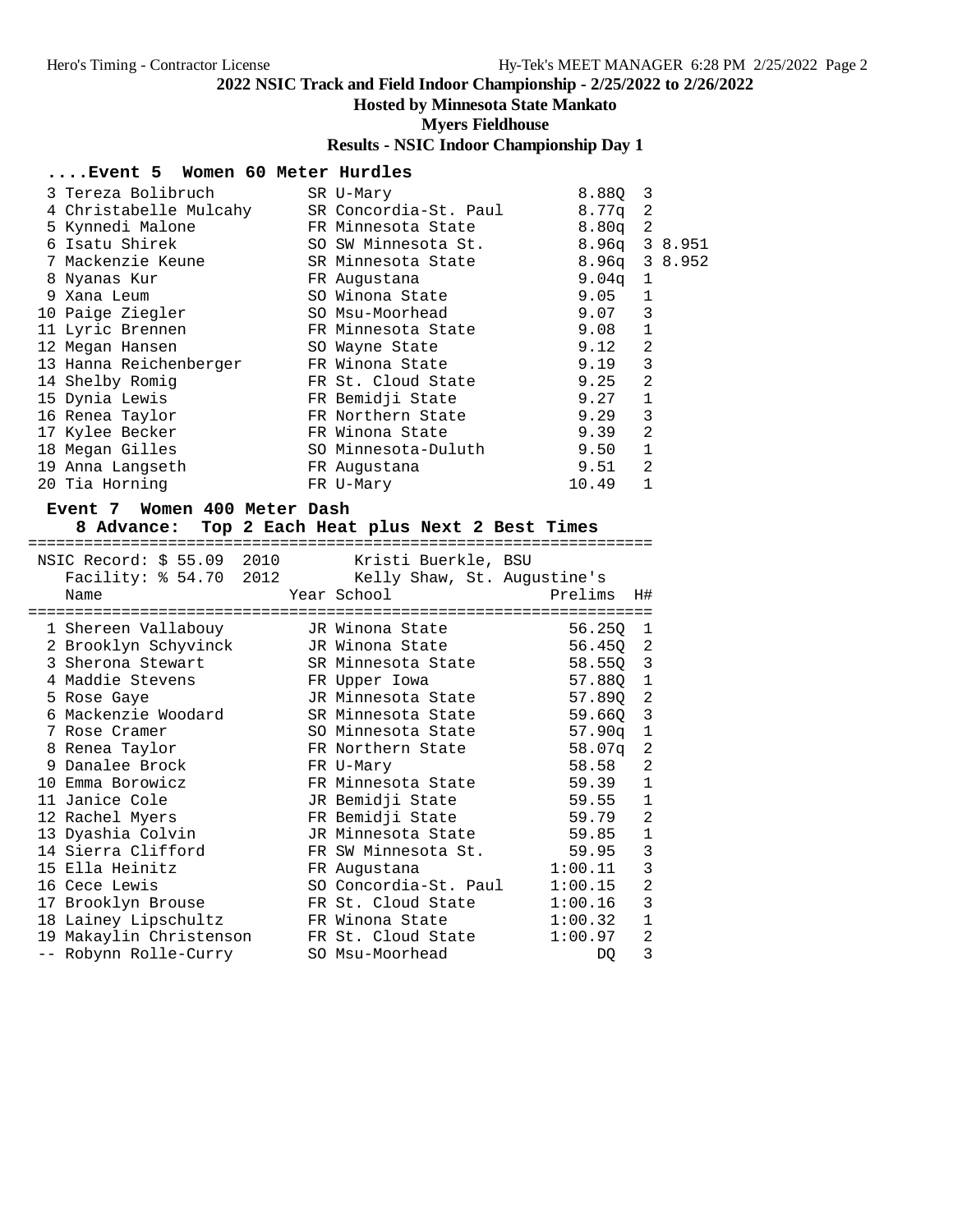## **Hosted by Minnesota State Mankato**

## **Myers Fieldhouse**

**Results - NSIC Indoor Championship Day 1**

| Event 9 Women 600 Meter Run |  |  |  |  |  |
|-----------------------------|--|--|--|--|--|
|-----------------------------|--|--|--|--|--|

| ==========================                               | 8 Advance: Top 1 Each Heat plus Next 4 Best Times |                            |
|----------------------------------------------------------|---------------------------------------------------|----------------------------|
| NSIC Record: \$ 1:32.41 2017<br>Facility: % 1:33.93 2016 | Emily Trost, UMD<br>Haley Kruger, Minnesota State |                            |
| Name                                                     | Year School                                       | Prelims<br>Η#              |
| 1 Ava Grimm                                              | JR U-Mary                                         | 1:36.150<br>1              |
| 2 Kendall Zeman                                          | JR Winona State                                   | 1:36.560 2                 |
| 3 Haleigh Reindl                                         | SR Minnesota-Duluth                               | 1:37.57Q 4                 |
| 4 Maryse Mbenoun                                         | SR Bemidji State                                  | 3<br>1:37.90Q              |
| 5 Sydney Jackson                                         | FR Concordia-St. Paul                             | 1:37.27q<br>$\mathbf{1}$   |
| 6 Savannah Schley                                        | FR Minnesota-Duluth                               | 1:37.92q<br>$\overline{4}$ |
| 7 Noa Marteau                                            | FR Augustana                                      | $\overline{2}$<br>1:38.54q |
| 8 Summer Carlson                                         | FR Northern State                                 | 1:38.63q<br>1              |
| 9 Grace Acheson                                          | JR U-Mary                                         | 3<br>1:39.60               |
| 10 Emily Beckmann                                        | JR Minnesota State                                | $\overline{2}$<br>1:40.07  |
| 11 Alaina Steele                                         | FR Minnesota-Duluth                               | 4<br>1:40.13               |
| 12 Kaitlyn Mulder                                        | JR Augustana                                      | $\overline{3}$<br>1:41.63  |
| 13 Molly Boyum                                           | JR Augustana                                      | $\overline{4}$<br>1:42.95  |
| 14 Emily Hansen                                          | FR Minot State                                    | $\overline{2}$<br>1:43.17  |
| 15 Brycelyn Hanson                                       | FR SW Minnesota St.                               | 3<br>1:43.27               |
| 16 Rebekah Muhlenkamp                                    | FR Minnesota-Duluth                               | $\mathbf{1}$<br>1:43.41    |
| 17 Caitlyn Regan                                         | JR SW Minnesota St.                               | $\mathbf{1}$<br>1:43.57    |
| 18 Destiny Mattingly                                     | FR Concordia-St. Paul                             | 4<br>1:44.69               |
| 19 Madelyn Skjeveland                                    | FR Minnesota State                                | 3<br>1:45.36               |
| 20 Jaid Perry                                            | SO Concordia-St. Paul                             | 4<br>1:46.61               |
| -- Elizabeth Schmidt                                     | FR Augustana                                      | $\overline{a}$<br>DO.      |

#### **Event 11 Women 60 Meter Dash**

#### **8 Advance: Top 1 Each Heat plus Next 5 Best Times**

| NSIC Record: \$ 7.41 2020<br>Name |  | Makayla Jackson, MSU<br>Facility: % 7.23 2022 Kiara Parker, ASICS<br>Year School | Prelims   | H#             |
|-----------------------------------|--|----------------------------------------------------------------------------------|-----------|----------------|
|                                   |  | -------------------                                                              |           |                |
| 1 Makayla Jackson                 |  | SO Minnesota State                                                               | \$7.3601  |                |
| 2 Denisha Cartwright              |  | SO Minnesota State                                                               | \$7.380   | 2              |
| 3 Ja'Cey Simmons                  |  | SO Minnesota State                                                               | $7.65Q$ 3 |                |
| 4 Kanya Henderson                 |  | JR Sioux Falls                                                                   | 7.61q 1   |                |
| 5 Kary Petricka                   |  | SO Minnesota State                                                               | $7.69q$ 1 |                |
| 6 Caitlyn Jones                   |  | SO Minnesota State                                                               | $7.73q$ 3 |                |
| 7 Samoya Neil                     |  | FR U-Mary                                                                        | 7.74q     | $\mathbf{3}$   |
| 8 Mariah Williams                 |  | SO Minnesota State                                                               | 7.78a     | $\sqrt{2}$     |
| 9 Aaliyah Guy                     |  | FR Minnesota State                                                               | 7.79      | 3              |
| 10 Nyanas Kur                     |  | FR Augustana                                                                     | 7.87      | 2              |
| 11 Emma Hodapp                    |  | FR Minnesota State                                                               | 7.94      | $\mathbf{1}$   |
| 12 Shackera Douglas               |  | FR Bemidji State                                                                 | 7.98      | $\mathbf{1}$   |
| 13 Kendra Ekereke                 |  | SO Bemidji State                                                                 | 8.01      | 3              |
| 14 Taytum Klink                   |  | FR SW Minnesota St.                                                              | 8.04      | $\overline{c}$ |
| 15 Beatrice Kjelland              |  | JR Bemidji State                                                                 | 8.06      | $\overline{a}$ |
| 16 Maya Couch                     |  | FR Wayne State                                                                   | 8.12      | $1\,$          |
| 17 Lindsey Root                   |  | FR Minnesota-Duluth                                                              | 8.21      | $\mathbf{1}$   |
| 18 Sarah Hill                     |  | SR Bemidji State                                                                 | 8.33      | 3              |
| -- Alaina Hall                    |  | SO Bemidji State                                                                 | FS        | $\overline{2}$ |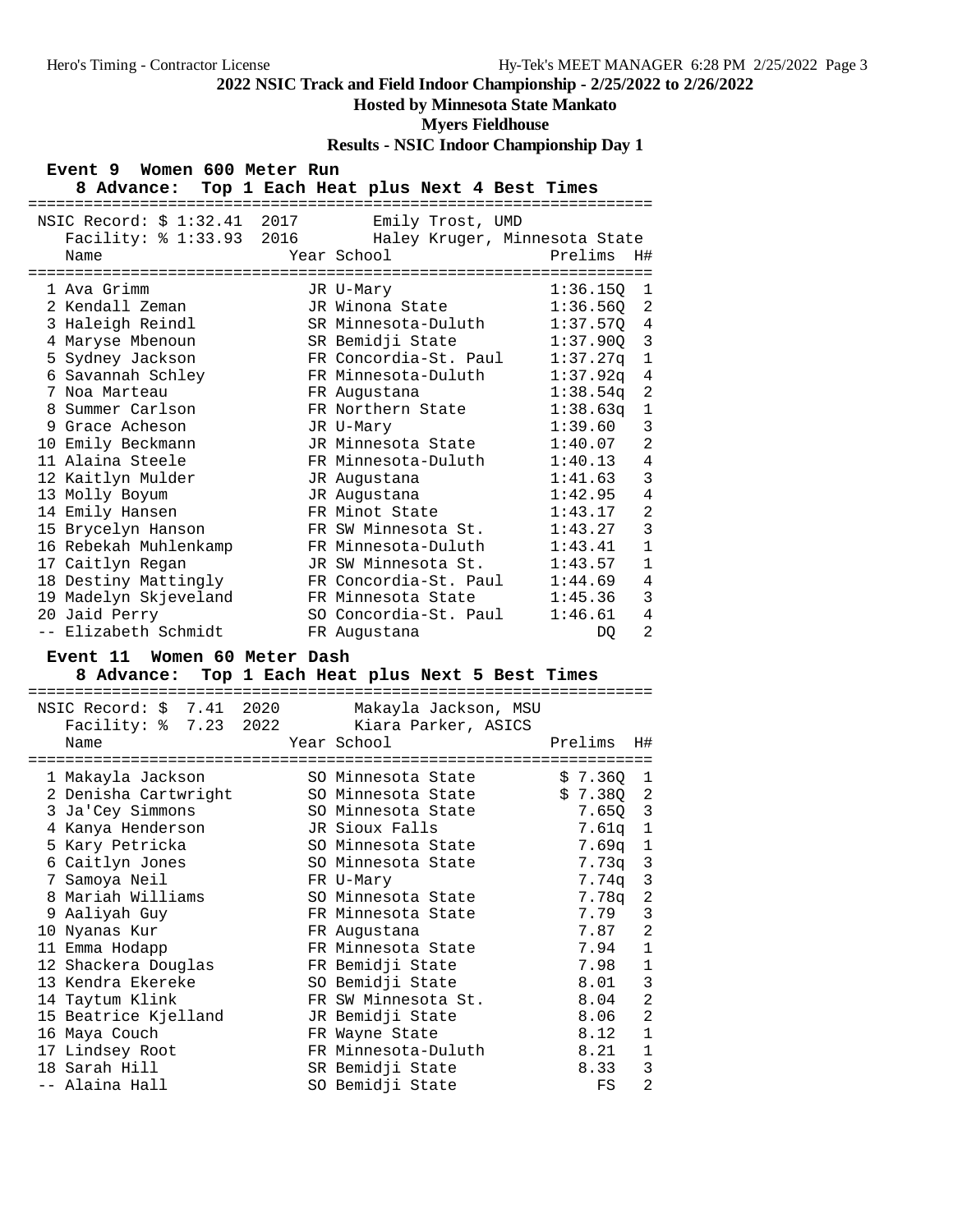## **Hosted by Minnesota State Mankato**

#### **Myers Fieldhouse**

**Results - NSIC Indoor Championship Day 1**

#### **Event 13 Women 800 Meter Run**

| 8 Advance:                                               | Top 2 Each Heat plus Next 4 Best Times            |                      |                |
|----------------------------------------------------------|---------------------------------------------------|----------------------|----------------|
| NSIC Record: \$ 2:11.11 2019<br>Facility: % 2:09.15 2012 | Monique McPherson, MARY<br>Amanda Putt, Hillsdale |                      |                |
| Name                                                     | Year School                                       | Prelims              | H#             |
| 1 Cami Streff                                            | SO Augustana                                      | 2:16.140             | 1              |
| 2 Elizabeth Acheson                                      | JR U-Mary                                         | 2:18.040             | 2              |
| 3 Isabelle Brezinka                                      | SR Minnesota-Duluth                               | 2:16.200             | 1              |
| 4 Caroline Sudbeck                                       | SO Augustana                                      | 2:18.290             | 2              |
| 5 Kaylee Beyer                                           | SO Winona State                                   | 2:16.40q             | $\mathbf{1}$   |
| 6 Courtney Dembrowski                                    | SR U-Mary                                         | 2:18.49 <sub>q</sub> | 2              |
| 7 Marissa Ellenbecker                                    | FR Minnesota State                                | 2:19.29q             | 1              |
| 8 Rachael Neu                                            | FR U-Mary                                         | 2:19.52q             | 2              |
| 9 Rachel Boelke                                          | SO Minnesota-Duluth                               | 2:22.08              | $\mathfrak{D}$ |
| 10 Makayla Bishop                                        | FR Minnesota State                                | 2:22.82              | $\overline{2}$ |
| 11 Annika Aho                                            | SO Sioux Falls                                    | 2:23.47              | $\mathbf{1}$   |
| 12 Isabella D'Burke                                      | SO Concordia-St. Paul                             | 2:24.22              | 1              |
| 13 McKenzie Maki                                         | JR Msu-Moorhead                                   | 2:32.56              | $\mathfrak{D}$ |
| 14 Jennifer Clark                                        | JR Northern State                                 | 2:33.37              |                |

#### **Event 15 Women 1000 Meter Run**

## **8 Advance: Top 2 Each Heat plus Next 2 Best Times**

===================================================================

| NSIC Record: \$ 2:48.97 2016                            | Emily Trost, UMD    |                              |  |
|---------------------------------------------------------|---------------------|------------------------------|--|
| Facility: % 2:48.97 2016 Emilee Trost, Minnesota Duluth |                     |                              |  |
| Name                                                    | Year School         | Prelims<br>H#                |  |
|                                                         |                     | ============================ |  |
| 1 Haylee Waterfall                                      | JR Augustana        | 2:59.260 1                   |  |
| 2 Taryn Ceglowski                                       | SR U-Mary           | $3:01.210$ 3                 |  |
| 3 PJ English                                            | JR Augustana        | $3:04.280$ 2                 |  |
| 4 Mia Salas                                             | SO Augustana        | $2:59.34Q$ 1                 |  |
| 5 Mary Franssen                                         | SO Northern State   | $3:03.53Q$ 3                 |  |
| 6 Taylor Hestekin                                       | SR U-Mary           | $3:04.480$ 2                 |  |
| 7 MaKenna Thurston                                      | SO Minnesota State  | $2:59.95q$ 1                 |  |
| 8 Mackenzie Gaherty         JR Minnesota State          |                     | $3:03.50q$ 1                 |  |
| 9 Francine Seidel                                       | SO Minnesota-Duluth | 3<br>3:04.77                 |  |
| 10 Gracie Bucher                                        | FR Sioux Falls      | $\overline{2}$<br>3:04.86    |  |
| 11 Tianna Voigt                                         | JR Sioux Falls      | $\overline{2}$<br>3:04.90    |  |
| 12 Alicia Murillo                                       | SO Minot State      | $\overline{2}$<br>3:05.29    |  |
| 13 Cassidy O'Meara                                      | SO Sioux Falls      | 3<br>3:05.78                 |  |
| 14 Skylar Bragg                                         | SO Minnesota State  | 3<br>3:05.79                 |  |
| 15 Clara Welhouse                                       | JR St. Cloud State  | $\overline{2}$<br>3:10.62    |  |
| 16 Kristine Kalthoff                                    | FR U-Mary           | $\mathbf{1}$<br>3:10.89      |  |
| 17 Allie Rosener                                        | SR Wayne State      | 3<br>3:12.09                 |  |
| 18 Ryne Prigge                                          | SR Bemidji State    | $\mathbf{1}$<br>3:12.25      |  |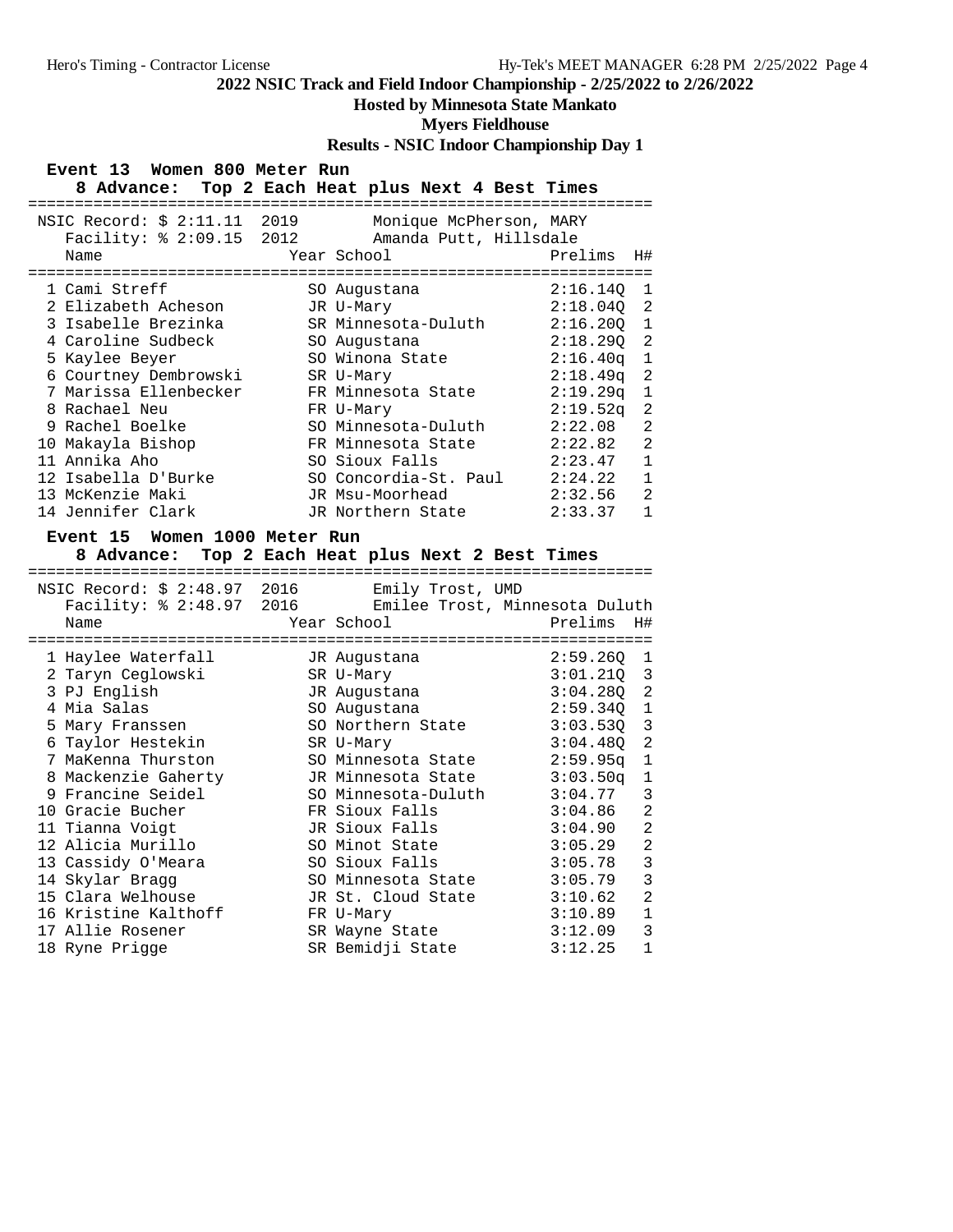## **Hosted by Minnesota State Mankato**

#### **Myers Fieldhouse**

|        | <b>Results - POTC HROOT CHAMPIOLISHIP Day 1</b>                         |  |                                                       |                  |                |                |  |  |
|--------|-------------------------------------------------------------------------|--|-------------------------------------------------------|------------------|----------------|----------------|--|--|
|        | Event 17 Women 200 Meter Dash<br>Top 1 Each Heat plus Next 4 Best Times |  |                                                       |                  |                |                |  |  |
|        | 8 Advance:                                                              |  |                                                       |                  |                |                |  |  |
|        | NSIC Record: \$ 24.47 2021                                              |  | Denisha Cartwright                                    |                  |                |                |  |  |
|        | NSIC Record: $$24.47$ 2021                                              |  | Denisna Cartwrigh<br>Ja'Cey Simmons/Denisha Cartwrigh |                  |                |                |  |  |
|        | Facility: % 23.88 2022                                                  |  | Kiara Parker, ASICS                                   |                  |                |                |  |  |
|        | Name                                                                    |  | Year School                                           | Prelims          | H#             |                |  |  |
|        |                                                                         |  |                                                       |                  |                |                |  |  |
|        | 1 Denisha Cartwright                                                    |  | SO Minnesota State                                    | \$24.360         | 1              |                |  |  |
|        | 2 Ja'Cey Simmons                                                        |  | SO Minnesota State                                    | 24.650           | 2              |                |  |  |
|        | 3 Makayla Jackson                                                       |  | SO Minnesota State                                    | 24.690           | 4              |                |  |  |
|        | 4 Rose Cramer                                                           |  | SO Minnesota State                                    | 24.75Q           | $\overline{3}$ |                |  |  |
|        | 5 Sherona Stewart                                                       |  | SR Minnesota State                                    | 25.15q           | 4              |                |  |  |
|        | 6 Brooklyn Schyvinck                                                    |  | JR Winona State                                       | 25.16q           | 3              |                |  |  |
|        | 7 Michaela Pryor                                                        |  | JR Winona State                                       | 25.25q           | $\mathbf 1$    |                |  |  |
|        | 8 Robynn Rolle-Curry                                                    |  | SO Msu-Moorhead                                       | 25.27q           | $\mathbf{1}$   |                |  |  |
|        | 9 Kanya Henderson                                                       |  | JR Sioux Falls                                        | 25.53            | 2              |                |  |  |
|        | 10 Maddy Pietz                                                          |  | JR Winona State                                       | 25.54            | 1              |                |  |  |
|        | 11 Renea Taylor                                                         |  | FR Northern State                                     | 25.56            | 3              |                |  |  |
|        | 12 Rose Gaye                                                            |  | JR Minnesota State                                    | 25.59            | 1              |                |  |  |
|        | 13 Nyanas Kur                                                           |  | FR Augustana                                          | 25.62            | 4              |                |  |  |
|        | 14 Aaliyah Guy                                                          |  | FR Minnesota State                                    | 25.67            |                | 2 25.662       |  |  |
|        | 15 Maddie Stevens                                                       |  | FR Upper Iowa                                         | 25.67            |                | 3 25.667       |  |  |
|        | 16 Akela White                                                          |  | FR Minnesota State                                    | 25.74            | 2              |                |  |  |
|        | 17 Carson Fields                                                        |  | SR Minnesota State                                    | 25.90            | 2              |                |  |  |
|        | 18 Alaina Hall                                                          |  | SO Bemidji State                                      | 26.09            | 3              |                |  |  |
|        | 19 Caitlyn Jones                                                        |  | SO Minnesota State                                    | 26.10            | 4              |                |  |  |
|        | 20 Kendra Ekereke                                                       |  | SO Bemidji State                                      | 26.17            | 4              |                |  |  |
|        | 21 Shackera Douglas                                                     |  | FR Bemidji State                                      | 26.67            | 3              |                |  |  |
|        | 22 Lauryn Samuel                                                        |  | SO Concordia-St. Paul                                 | 26.71            | 4              |                |  |  |
|        | Women 5000 Meter Run<br><b>Event 19</b>                                 |  |                                                       |                  |                |                |  |  |
|        | NSIC Record: \$ 16:27.92 2017                                           |  | Alexis Zeis, MARY                                     |                  |                |                |  |  |
|        | Facility: \$ 16:07.28 2012 Rachel Patterson, Grand Valley State         |  |                                                       |                  |                |                |  |  |
|        | Name                                                                    |  | Year School                                           | Finals H# Points |                |                |  |  |
|        |                                                                         |  |                                                       |                  |                |                |  |  |
| Finals |                                                                         |  |                                                       |                  |                |                |  |  |
|        | 1 Lindsay Cunningham                                                    |  | FR Winona State                                       | 16:33.71         | 2              | 10             |  |  |
|        | 2 Julia Nielsen                                                         |  | JR Minnesota-Duluth                                   | 17:14.62         | $\overline{a}$ | 8              |  |  |
|        | 3 Alyssa Becker                                                         |  | FR U-Mary                                             | $17:14.79$ 1 6   |                |                |  |  |
|        | 4 Cait Savey                                                            |  | SR Augustana                                          | 17:25.19         | 2              | 5              |  |  |
|        | 5 Megan Means                                                           |  | JR Augustana                                          | 17:33.47         | 2              | 4              |  |  |
|        | 6 Megan Mooberry                                                        |  | SR Northern State                                     | 17:35.31         | 2              | 3              |  |  |
|        | 7 Starlynn Costa                                                        |  | JR U-Mary                                             | 17:36.39         | $\overline{2}$ | $\overline{a}$ |  |  |
|        | 8 Lacey Feist                                                           |  | SR U-Mary                                             | 17:37.34         | 2              | $\mathbf{1}$   |  |  |
|        | 9 Caitlin Cornell                                                       |  | FR Minot State                                        | 17:39.19         | 2              |                |  |  |
|        |                                                                         |  | FR U-Mary                                             | 17:46.79         | $\overline{a}$ |                |  |  |
|        | 10 Andrijana Fundak                                                     |  |                                                       |                  |                |                |  |  |
|        | 11 Alli Hendrickson                                                     |  | JR Winona State                                       | 17:51.20         | 2              |                |  |  |
|        | 12 Abigail Jones                                                        |  | JR U-Mary                                             | 17:55.49         | 1              |                |  |  |
|        | 13 Alexandra Robran                                                     |  | SR Minnesota-Duluth                                   | 17:55.78         | 2              |                |  |  |
|        | 14 Payton Lane                                                          |  | SO Msu-Moorhead                                       | 17:56.99         | $\mathbf 1$    |                |  |  |
|        |                                                                         |  | FR Northern State                                     | 18:06.54         | 2              |                |  |  |
|        | 15 Megan Pickering<br>16 Claire Boersma                                 |  | SR Augustana                                          | 18:07.54         | 2              |                |  |  |
|        | 17 Rebekah Rairdon                                                      |  | SR Augustana                                          | 18:09.53         | 2              |                |  |  |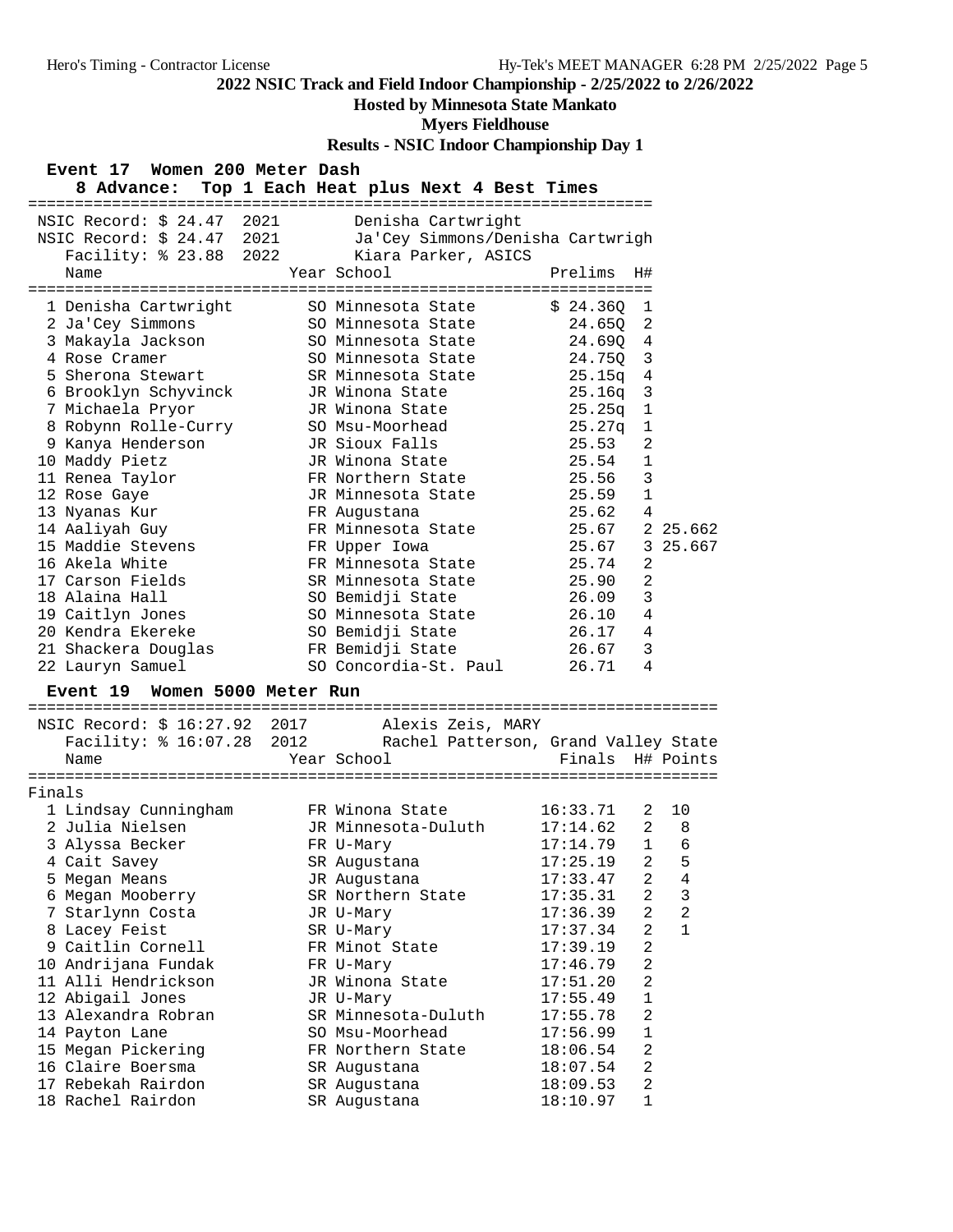### **Hosted by Minnesota State Mankato**

**Myers Fieldhouse**

## **Results - NSIC Indoor Championship Day 1**

| $\ldots$ . Event 19<br>Women 5000 Meter Run |                     |          |              |
|---------------------------------------------|---------------------|----------|--------------|
| 19 Ana McCabe                               | SO Augustana        | 18:14.11 | 2            |
| 20 Paulette Dominguez                       | FR Minot State      | 18:30.94 | 1            |
| 21 Anna Palodichuk                          | JR Minnesota-Duluth | 18:36.00 | 1            |
| 22 Kayleigh Whipps                          | JR Sioux Falls      | 18:38.90 | 1            |
| 23 Karlee Simmons                           | SO Sioux Falls      | 18:41.19 | $\mathbf{1}$ |
| 24 Jessica Lutmer                           | FR Sioux Falls      | 18:52.88 | 1            |
| 25 Ashlin Young                             | FR Minnesota State  | 18:52.96 | 1            |
| 26 Victoria Kolbinger                       | FR Northern State   | 18:54.72 | $\mathbf{1}$ |
| 27 Greta Freed                              | FR St. Cloud State  | 19:16.14 | $\mathbf{1}$ |
| 28 Kenzie Hamann                            | FR Northern State   | 19:34.64 | 1            |
| 29 Brooke Solomon                           | SO Wayne State      | 19:56.61 |              |

#### **Event 27 Women Pole Vault**

================================================================================= NSIC Record: \$ 4.32m 2017 Courtney Crandall, USF Facility: % 4.32m 2017 Courtney Crandall, Universityof SiouxFalls Name  $Year School$  Finals Points ================================================================================= 1 Paige Hickson FR Minnesota State 3.81m 12-06.00 10 Jump Off 2.96 3.11 3.26 3.41 3.56 3.71 3.81 3.91 --- --- --- O O XO O XXX 2 Ashley Hokanson FR Msu-Moorhead 3.81m 12-06.00 8 Jump Off 2.96 3.11 3.26 3.41 3.56 3.71 3.81 3.91 --- --- --- --- XO O O XXX 3 Kealy Hill JR Northern State 3.71m 12-02.00 6 2.96 3.11 3.26 3.41 3.56 3.71 3.81 --- O O XO O XO XXX 4 Paige Bauer FR Minnesota State 3.71m 12-02.00 5 2.96 3.11 3.26 3.41 3.56 3.71 3.81 --- --- O XXO O XO XXX 5 Addie Schipper JR Minnesota State 3.71m 12-02.00 4 2.96 3.11 3.26 3.41 3.56 3.71 3.81 --- O O XO O XXO XXX 6 Christine Dennison JR Minnesota State 3.56m 11-08.00 3 2.96 3.11 3.26 3.41 3.56 3.71 --- --- --- --- XXO XXX SO Concordia-St. Paul 3.41m 11-02.25 2 2.96 3.11 3.26 3.41 3.56 --- XXO XO XXO XXX 8 Anna Schmidt FR Augustana 3.26m 10-08.25 0.33 2.96 3.11 3.26 3.41 O O O XXX 8 Shealyn Tom FR SW Minnesota St. 3.26m 10-08.25 0.33 2.96 3.11 3.26 3.41 O O O XXX<br>8 Anastasia Klein JR Bemidji State 3.26m 10-08.25 0.33 2.96 3.11 3.26 3.41 O O O XXX 11 Kenzee Danielson FR Northern State 3.26m 10-08.25 2.96 3.11 3.26 3.41 --- O XXO XXX<br>12 Megan Judge SO Bemidji State 3.11m 10-02.50 2.96 3.11 3.26 O O XXX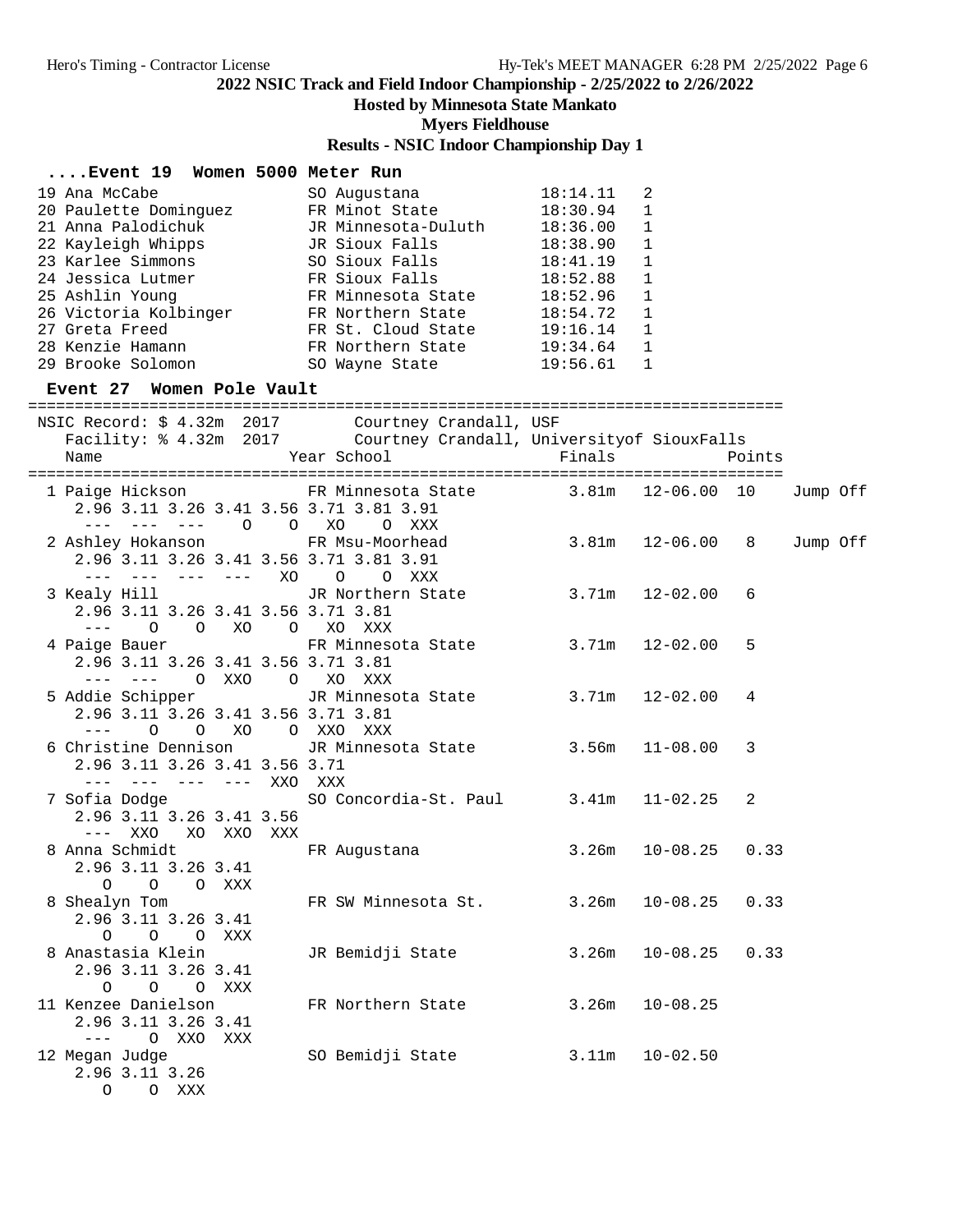#### **Hosted by Minnesota State Mankato**

#### **Myers Fieldhouse**

#### **Results - NSIC Indoor Championship Day 1**

| Event 27 Women Pole Vault                                                                                                                                                                                                                                                                                                                                                                                                                    |                       |       |                    |
|----------------------------------------------------------------------------------------------------------------------------------------------------------------------------------------------------------------------------------------------------------------------------------------------------------------------------------------------------------------------------------------------------------------------------------------------|-----------------------|-------|--------------------|
| 12 Toryn Richards<br>2.96 3.11 3.26<br>$\frac{1}{2} \frac{1}{2} \frac{1}{2} \frac{1}{2} \frac{1}{2} \frac{1}{2} \frac{1}{2} \frac{1}{2} \frac{1}{2} \frac{1}{2} \frac{1}{2} \frac{1}{2} \frac{1}{2} \frac{1}{2} \frac{1}{2} \frac{1}{2} \frac{1}{2} \frac{1}{2} \frac{1}{2} \frac{1}{2} \frac{1}{2} \frac{1}{2} \frac{1}{2} \frac{1}{2} \frac{1}{2} \frac{1}{2} \frac{1}{2} \frac{1}{2} \frac{1}{2} \frac{1}{2} \frac{1}{2} \frac{$<br>O XXX | FR Minnesota State    |       | $3.11m$ $10-02.50$ |
| 12 Sydney Bahls<br>2.96 3.11 3.26<br>O O XXX                                                                                                                                                                                                                                                                                                                                                                                                 | JR Msu-Moorhead       | 3.11m | $10 - 02.50$       |
| 12 Micah Zaemisch<br>2.96 3.11 3.26<br>$---$ 0 XXX                                                                                                                                                                                                                                                                                                                                                                                           | FR Minnesota State    | 3.11m | $10 - 02.50$       |
| 12 Logan Kuskie<br>2.96 3.11 3.26<br>O O XXX                                                                                                                                                                                                                                                                                                                                                                                                 | FR Minnesota State    | 3.11m | $10 - 02.50$       |
| 17 Madyson Johnstone<br>2.96 3.11 3.26<br>XXO OXXX                                                                                                                                                                                                                                                                                                                                                                                           | FR Minnesota State    | 3.11m | $10 - 02.50$       |
| 18 Olivia Olson<br>2.96 3.11<br>O XXX                                                                                                                                                                                                                                                                                                                                                                                                        | FR Bemidji State      |       | $2.96m$ $9-08.50$  |
| 18 McKenna Comstock<br>2.96 3.11<br>O XXX                                                                                                                                                                                                                                                                                                                                                                                                    | FR Sioux Falls        | 2.96m | $9 - 08.50$        |
| 18 Sabrina Segar<br>2.96 3.11<br>O XXX                                                                                                                                                                                                                                                                                                                                                                                                       | FR Minnesota-Duluth   | 2.96m | $9 - 08.50$        |
| 18 Ashley Lawrence<br>2.96 3.11<br>O XXX                                                                                                                                                                                                                                                                                                                                                                                                     | SO Minnesota-Duluth   |       | $2.96m$ $9-08.50$  |
| 22 Eden Worden<br>2.96 3.11<br>XO XXX                                                                                                                                                                                                                                                                                                                                                                                                        | SO Minnesota-Duluth   | 2.96m | $9 - 08.50$        |
| -- MaKenzie Adams<br>2.96<br>XXX                                                                                                                                                                                                                                                                                                                                                                                                             | FR Sioux Falls        | NH    |                    |
| -- Greta Snaza<br>2.96<br>XXX                                                                                                                                                                                                                                                                                                                                                                                                                | FR Sioux Falls        | NH    |                    |
| -- Callie Reintsma<br>2.96<br>XXX                                                                                                                                                                                                                                                                                                                                                                                                            | FR Concordia-St. Paul | NH    |                    |
| -- Makenna Glanzer<br>2.96<br><b>XXX</b>                                                                                                                                                                                                                                                                                                                                                                                                     | FR SW Minnesota St.   | NH    |                    |

#### **Event 29 Women Long Jump**

==================================================================================== NSIC Record: \$ 6.01m 2020 Makayla Jackson, MSU Facility: % 6.26m 2012 Jillisa Grant, New Mexico Highlands Name The Year School The Finals H# Points ==================================================================================== 1 Makayla Jackson SO Minnesota State 6.04m\$ 19-09.75 2 10 FOUL 5.90m 6.04m 5.99m 5.81m 5.96m 2 Kary Petricka SO Minnesota State 5.97m 19-07.00 2 8 FOUL FOUL 5.95m 5.86m 5.97m 5.82m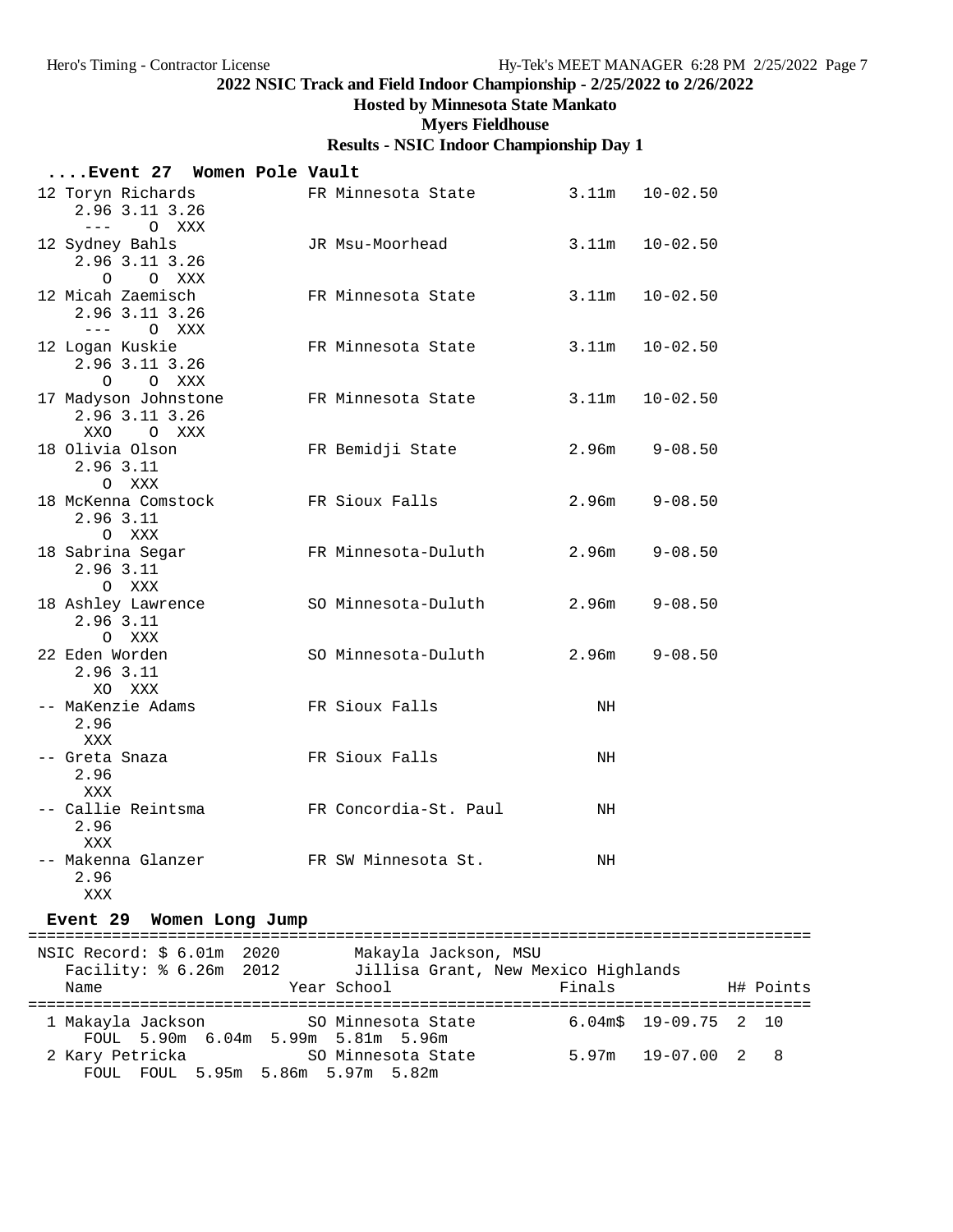#### **Hosted by Minnesota State Mankato**

**Myers Fieldhouse**

## **Results - NSIC Indoor Championship Day 1**

#### **....Event 29 Women Long Jump**

| 3 Arianna Passeri                     | JR U-Mary          | 5.89m             | $19 - 04.00$ | 2              | 6              |
|---------------------------------------|--------------------|-------------------|--------------|----------------|----------------|
| 5.69m 5.79m 5.86m 5.77m 5.89m FOUL    |                    |                   |              |                |                |
| 4 D'Andra Morris                      | SR U-Mary          | 5.88m             | $19 - 03.50$ | $\overline{2}$ | 5              |
| 5.86m 5.88m 5.71m 5.57m 5.76m 5.84m   |                    |                   |              |                |                |
| 5 Samoya Neil                         | FR U-Mary          | 5.88m             | $19 - 03.50$ | 2              | $\overline{4}$ |
|                                       |                    |                   |              |                |                |
| 6 Faith Lubner                        | SR St. Cloud State | 5.80m             | $19 - 00.50$ | 2              | $\overline{3}$ |
| 5.80m  5.66m  5.35m  FOUL  FOUL       | 5.37m              |                   |              |                |                |
| 7 Krishona Juliana                    | FR Northern State  | 5.67m             | $18 - 07.25$ | 2              | 2              |
| 5.57m FOUL 5.28m 5.35m 5.67m 5.42m    |                    |                   |              |                |                |
| 8 Kylee Sallee                        | FR Augustana       | 5.56m             | $18 - 03.00$ | $\mathbf{1}$   | $\mathbf{1}$   |
| 5.56m FOUL FOUL FOUL FOUL 5.31m       |                    |                   |              |                |                |
| 9 Parker Buske                        | SO St. Cloud State | 5.51m             | $18 - 01.00$ | 2              |                |
| 5.50m FOUL 5.51m 5.40m 5.51m 5.44m    |                    |                   |              |                |                |
| 10 Taylor Weidner                     | SO U-Mary          | 5.47m             | $17 - 11.50$ | $\mathbf{1}$   |                |
| $5.25m$ $5.47m$ $5.23m$               |                    |                   |              |                |                |
| 11 Kaylee Olson                       | SO Winona State    | 5.43m             | $17 - 09.75$ | $\mathbf{1}$   |                |
| 5.12m 5.38m 5.43m                     |                    |                   |              |                |                |
| 12 Mariah Williams                    | SO Minnesota State | 5.43m             | $17 - 09.75$ | 2              |                |
| FOUL 5.43m 5.37m                      |                    |                   |              |                |                |
| 13 Olivia Baumberger                  | FR Sioux Falls     | 5.42m             | $17 - 09.50$ | $\mathbf{1}$   |                |
| FOUL 5.02m 5.42m                      |                    |                   |              |                |                |
| 14 Stella Neophytou                   | FR Minnesota State | 5.37m             | $17 - 07.50$ | 2              |                |
| 5.33m FOUL 5.37m                      |                    |                   |              |                |                |
| 15 Molly Kahl                         | FR Minnesota State | 5.33m             | $17 - 06.00$ | $\mathbf{1}$   |                |
| 5.33m FOUL FOUL                       |                    |                   |              |                |                |
| 16 Natalie Meyers                     | JR Sioux Falls     | 5.31 <sub>m</sub> | $17 - 05.25$ | $\mathbf{1}$   |                |
| 5.20m 5.00m 5.31m                     |                    |                   |              |                |                |
| 17 Trinity Moore<br>5.31m 5.14m 4.71m | FR Minnesota State | 5.31 <sub>m</sub> | $17 - 05.25$ | $\mathbf{1}$   |                |
| 18 Ashlie Lockington                  | SO Winona State    | 5.27m             | $17 - 03.50$ | $\mathbf 1$    |                |
| FOUL 5.09m 5.27m                      |                    |                   |              |                |                |
| 19 Alaina Hall                        | SO Bemidji State   | 5.24m             | $17 - 02.25$ | $\mathbf{1}$   |                |
| 4.58m 5.20m 5.24m                     |                    |                   |              |                |                |
| 20 Cali Modglin                       | SR U-Mary          | 5.24m             | $17 - 02.25$ | 2              |                |
| 5.24m 5.05m FOUL                      |                    |                   |              |                |                |
| 21 Kenzie Moeller                     | FR Wayne State     | 5.12m             | $16 - 09.75$ | $\mathbf{1}$   |                |
| $5.12m$ 5.06m<br>FOUL                 |                    |                   |              |                |                |
| 22 Jaci Newman                        | FR Minnesota State | 5.04m             | $16 - 06.50$ | $\mathbf{1}$   |                |
| 5.04m 5.03m FOUL                      |                    |                   |              |                |                |
| 23 Grayce Adler                       | SR Augustana       | 4.96m             | $16 - 03.25$ | $\mathbf 1$    |                |
| FOUL FOUL 4.96m                       |                    |                   |              |                |                |

#### **Event 33 Women Weight Throw**

==================================================================================== NSIC Record: \$ 22.36m 2017 Kaitlyn Long, WSU Facility: % 22.38m 2017 Kaitlyn Long, Winona State Name Year School Finals H# Points ==================================================================================== 1 Katie Taylor SR Minnesota State 20.21m 66-03.75 3 10 18.96m 19.30m FOUL 18.43m 19.73m 20.21m 2 Brea Perron SR Minnesota State 19.63m 64-05.00 3 8 18.66m 18.63m FOUL 19.27m 19.23m 19.63m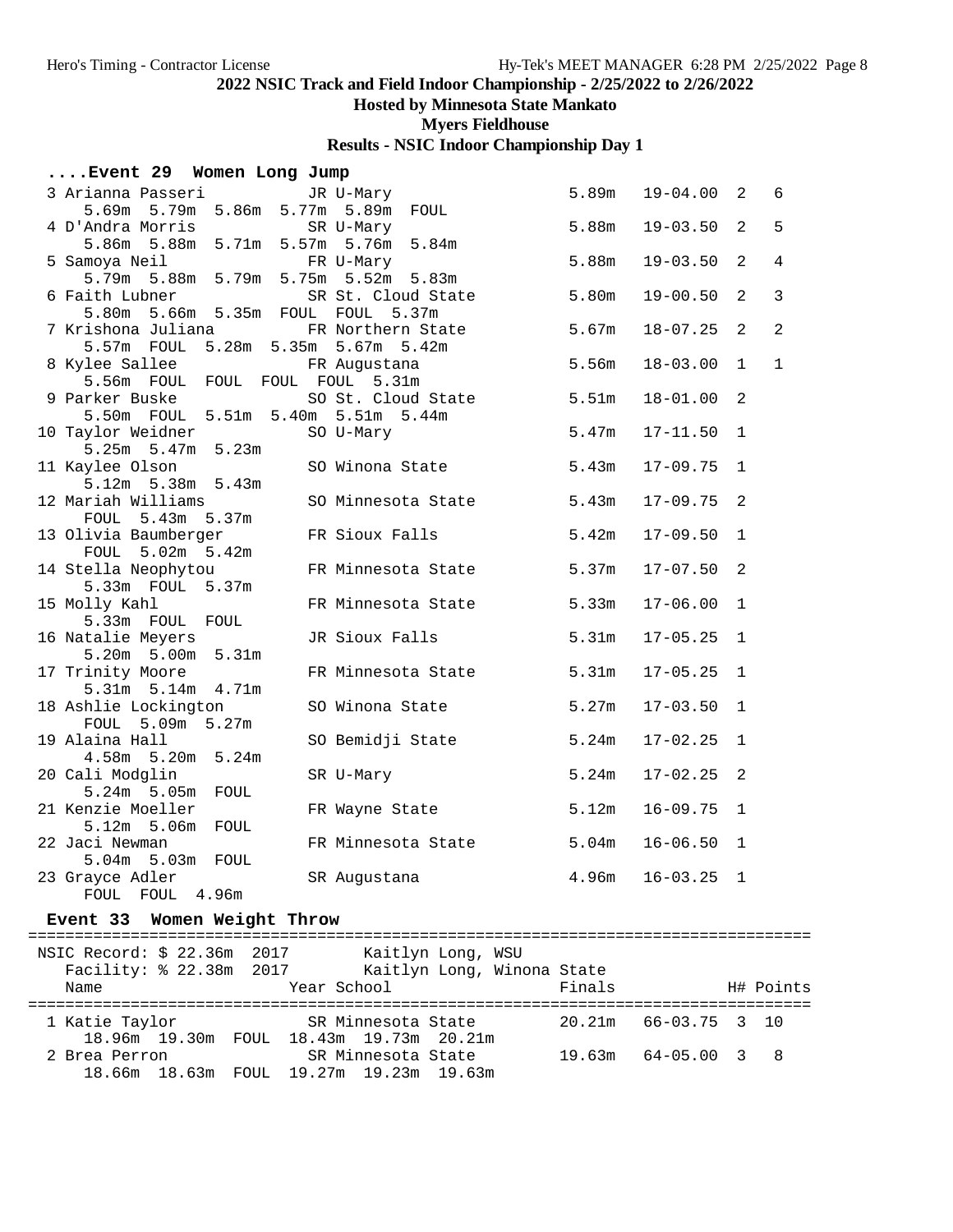# **Hosted by Minnesota State Mankato**

**Myers Fieldhouse**

|  |  |  |  | Event 33 Women Weight Throw |  |
|--|--|--|--|-----------------------------|--|
|--|--|--|--|-----------------------------|--|

| 3 Emma Hertz                                                                                           | SR Sioux Falls        | 19.44m | $63 - 09.50$ 3 |                         | 6              |
|--------------------------------------------------------------------------------------------------------|-----------------------|--------|----------------|-------------------------|----------------|
| 18.86m 18.72m FOUL FOUL FOUL 19.44m<br>4 Mckenzie Scheil                                               | JR Wayne State        | 19.32m | $63 - 04.75$   | $\overline{\mathbf{3}}$ | 5              |
| 19.32m 18.37m 18.14m 18.26m 19.28m FOUL                                                                |                       |        |                |                         |                |
| 5 Kaylee Jensen<br>18.38m  18.60m  18.61m  18.57m  19.01m  18.59m                                      | SR Minnesota State    | 19.01m | $62 - 04.50$   | $\overline{3}$          | $\overline{4}$ |
| 6 Brooklynn Chipps<br>17.50m  18.76m  18.30m  17.02m  18.34m  FOUL                                     | SO Wayne State        | 18.76m | $61 - 06.75$   | $\mathbf{3}$            | 3              |
| 7 Kaitlyn Schroeder                                                                                    | SO Minnesota State    | 16.13m | $52 - 11.00$   | 2                       | $\overline{a}$ |
| FOUL 14.70m 16.13m 15.42m FOUL 15.56m<br>8 Cassidy Gough<br>16.08m  16.00m  16.00m  FOUL  FOUL  15.99m | FR Northern State     | 16.08m | $52 - 09.25$   | 2                       | $\mathbf{1}$   |
| 9 Madeline Fretag<br>FOUL 15.86m 15.64m 15.90m FOUL FOUL                                               | SO Minnesota State    | 15.90m | $52 - 02.00$   | $\overline{2}$          |                |
| 10 Kamry Lindsey<br>FOUL 14.95m 15.67m                                                                 | FR Sioux Falls        | 15.67m | $51 - 05.00$   | $\overline{2}$          |                |
| 11 Kendra Paasch<br>FOUL 15.25m 15.48m                                                                 | JR Wayne State        | 15.48m | $50 - 09.50$   | $\overline{\mathbf{3}}$ |                |
| 12 Sophia Kenyon<br>15.36m 15.02m 15.00m                                                               | FR Minot State        | 15.36m | $50 - 04.75$   | 2                       |                |
| 13 Abbi Stafslien-Dumale<br>FOUL 15.07m 15.22m                                                         | SO Minnesota State    | 15.22m | 49-11.25       | 2                       |                |
| 14 Veronica Guenther<br>12.52m  14.84m  FOUL                                                           | FR Wayne State        | 14.84m | $48 - 08.25$   | $\mathbf{1}$            |                |
| 15 Tia Donlan<br>FOUL 14.67m 14.40m                                                                    | SR Concordia-St. Paul | 14.67m | $48 - 01.75$ 2 |                         |                |
| 16 Libby Beck<br>14.28m  14.67m  FOUL                                                                  | SO Minnesota State    | 14.67m | $48 - 01.75$   | $\mathbf{1}$            |                |
| 17 Reilly Young<br>14.62m FOUL FOUL                                                                    | FR Wayne State        | 14.62m | $47 - 11.75$ 2 |                         |                |
| 18 Nicole Heeren<br>FOUL 14.59m FOUL                                                                   | JR Wayne State        | 14.59m | $47 - 10.50$   | $\overline{2}$          |                |
| 19 MacKenzie Bengtson<br>14.45m  14.13m  FOUL                                                          | JR Sioux Falls        | 14.45m | $47 - 05.00$   | -2                      |                |
| 20 Jenna Hardy<br>14.21m  14.41m  FOUL                                                                 | FR Minot State        | 14.41m | $47 - 03.50$   | $\mathbf{1}$            |                |
| 21 Ella Paaverud<br>FOUL 10.97m 14.10m                                                                 | SO Concordia-St. Paul | 14.10m | $46 - 03.25$ 1 |                         |                |
| 22 Dacoda Zimmerman<br>12.92m  13.84m  14.06m                                                          | JR St. Cloud State    | 14.06m | $46 - 01.50$ 1 |                         |                |
| 23 Morgan Hughes<br>13.64m FOUL FOUL                                                                   | SO SW Minnesota St.   | 13.64m | $44 - 09.00$ 1 |                         |                |
| 24 Hailey Baker<br>13.39m  13.63m  FOUL                                                                | FR Wayne State        | 13.63m | $44 - 08.75$   | $\mathbf{1}$            |                |
| 25 Nadia Sanford<br>13.62m FOUL FOUL                                                                   | FR SW Minnesota St.   | 13.62m | $44 - 08.25$   | $\mathbf{1}$            |                |
| 26 Olivia Downs<br>11.40m<br>12.80m<br>11.51m                                                          | FR Minot State        | 12.80m | $42 - 00.00$   | 1                       |                |
| 27 Kayce Gielski<br>12.46m FOUL FOUL                                                                   | SO Minnesota-Duluth   | 12.46m | $40 - 10.50$   | 1                       |                |
| 28 Adrianne Thompson<br>FOUL 10.16m 11.51m                                                             | SO Minnesota-Duluth   | 11.51m | $37 - 09.25$   | 1                       |                |
| -- Madison Glynn<br>FOUL FOUL FOUL                                                                     | FR Minnesota State    | FOUL   |                | 3                       |                |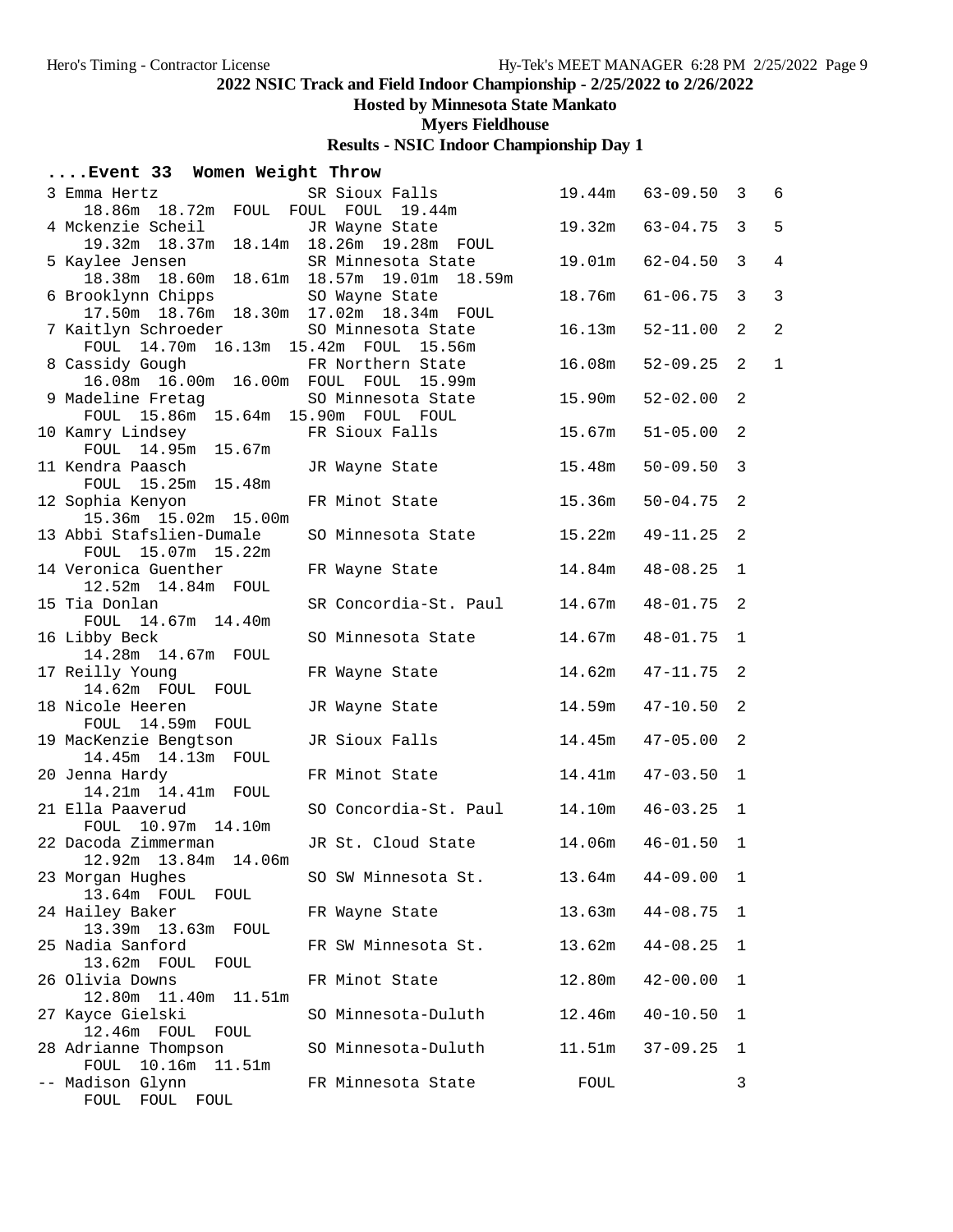# **Hosted by Minnesota State Mankato**

**Myers Fieldhouse**

| Event 33 Women Weight Throw                                    |                                                                                                       |                      |   |
|----------------------------------------------------------------|-------------------------------------------------------------------------------------------------------|----------------------|---|
| -- Kori Nagel FR Minot State<br>FOUL FOUL FOUL                 |                                                                                                       | FOUL                 | 3 |
| -- Tori Nygard<br>FOUL FOUL FOUL                               | FR Minot State                                                                                        | FOUL                 | 3 |
|                                                                |                                                                                                       |                      |   |
| Event 25 Women High Jump                                       |                                                                                                       |                      |   |
|                                                                |                                                                                                       |                      |   |
|                                                                | NSIC Record: \$ 1.76m 2015 Bree Woelber, AUGIE<br>Facility: \$ 1.86m 2012 Babara Szabo, Western State |                      |   |
|                                                                |                                                                                                       |                      |   |
|                                                                | 1 Arika Robinson         JR Concordia-St. Paul       1.78m\$   5-10.00  10                            |                      |   |
| 1.51 1.56 1.61 1.64 1.67 1.70 1.73 1.78 1.83                   |                                                                                                       |                      |   |
| --- --- --- 0 XO 0 0 0 XXX                                     |                                                                                                       |                      |   |
| 2 Emily Swanson FR Sioux Falls                                 |                                                                                                       | 1.70m<br>$5 - 07.00$ | 8 |
| 1.51 1.56 1.61 1.64 1.67 1.70 1.73                             |                                                                                                       |                      |   |
| O XO<br>O XO XO XXO XXX                                        | 3 Rachel Schumacher SR Msu-Moorhead 1.67m                                                             | $5 - 05.75$          | 6 |
| 1.51 1.56 1.61 1.64 1.67 1.70                                  |                                                                                                       |                      |   |
| $--- 0 0 0 0 0 0 0 0 0 0 0$                                    |                                                                                                       |                      |   |
|                                                                | 4 Taylor Elliott SR Minnesota State 1.67m                                                             | $5 - 05.75$          | 5 |
| 1.51 1.56 1.61 1.64 1.67 1.70                                  |                                                                                                       |                      |   |
| O O XXO O XXX                                                  | 5 Zoe Stone The TR Minnesota State                                                                    | 1.67m<br>$5 - 05.75$ | 4 |
| 1.51 1.56 1.61 1.64 1.67 1.70                                  |                                                                                                       |                      |   |
| --- 0 0 XXO XO XXX                                             |                                                                                                       |                      |   |
| 6 D'Andra Morris SR U-Mary                                     |                                                                                                       | $5 - 04.50$<br>1.64m | 3 |
| 1.51 1.56 1.61 1.64 1.67                                       |                                                                                                       |                      |   |
| --- 0 0 0 XXX                                                  |                                                                                                       |                      |   |
| 1.51 1.56 1.61 1.64 1.67                                       | 7 Ella Paaverud                 SO Concordia-St. Paul       1.64m                                     | $5 - 04.50$          | 1 |
|                                                                |                                                                                                       |                      |   |
| 7 Mearah Miedema                                               | SR Augustana                                                                                          | 1.64m<br>$5 - 04.50$ | 1 |
| 1.51 1.56 1.61 1.64 1.67                                       |                                                                                                       |                      |   |
| O O XO XXX                                                     |                                                                                                       |                      |   |
| 7 Madison Rizner (JR Winona State)<br>1.51 1.56 1.61 1.64 1.67 |                                                                                                       | $5 - 04.50$<br>1.64m | 1 |
| O O O XO XXX                                                   |                                                                                                       |                      |   |
| 10 Abbi Webb FR Sioux Falls                                    |                                                                                                       | 1.64m<br>$5 - 04.50$ |   |
| 1.51 1.56 1.61 1.64 1.67                                       |                                                                                                       |                      |   |
| $\circ$<br>XO O<br>XO<br>XXX                                   |                                                                                                       |                      |   |
| 11 Tava Berg<br>1.51 1.56 1.61 1.64                            | JR Northern State                                                                                     | 1.61m<br>$5 - 03.25$ |   |
| $\begin{matrix} 0 & 0 & 0 \end{matrix}$<br>XXX                 |                                                                                                       |                      |   |
| 12 Kaylee Olson                                                | SO Winona State                                                                                       | 1.61m<br>$5 - 03.25$ |   |
| 1.51 1.56 1.61 1.64                                            |                                                                                                       |                      |   |
| XO<br>O XXX<br>$\circ$                                         |                                                                                                       |                      |   |
| 13 Emily Jones                                                 | FR Minnesota-Duluth                                                                                   | $5 - 03.25$<br>1.61m |   |
| 1.51 1.56 1.61 1.64<br>XO<br>XO XXX<br>$\circ$                 |                                                                                                       |                      |   |
| 13 Julia Rowles                                                | SO St. Cloud State                                                                                    | 1.61m<br>$5 - 03.25$ |   |
| 1.51 1.56 1.61 1.64                                            |                                                                                                       |                      |   |
| O XO XO XXX                                                    |                                                                                                       |                      |   |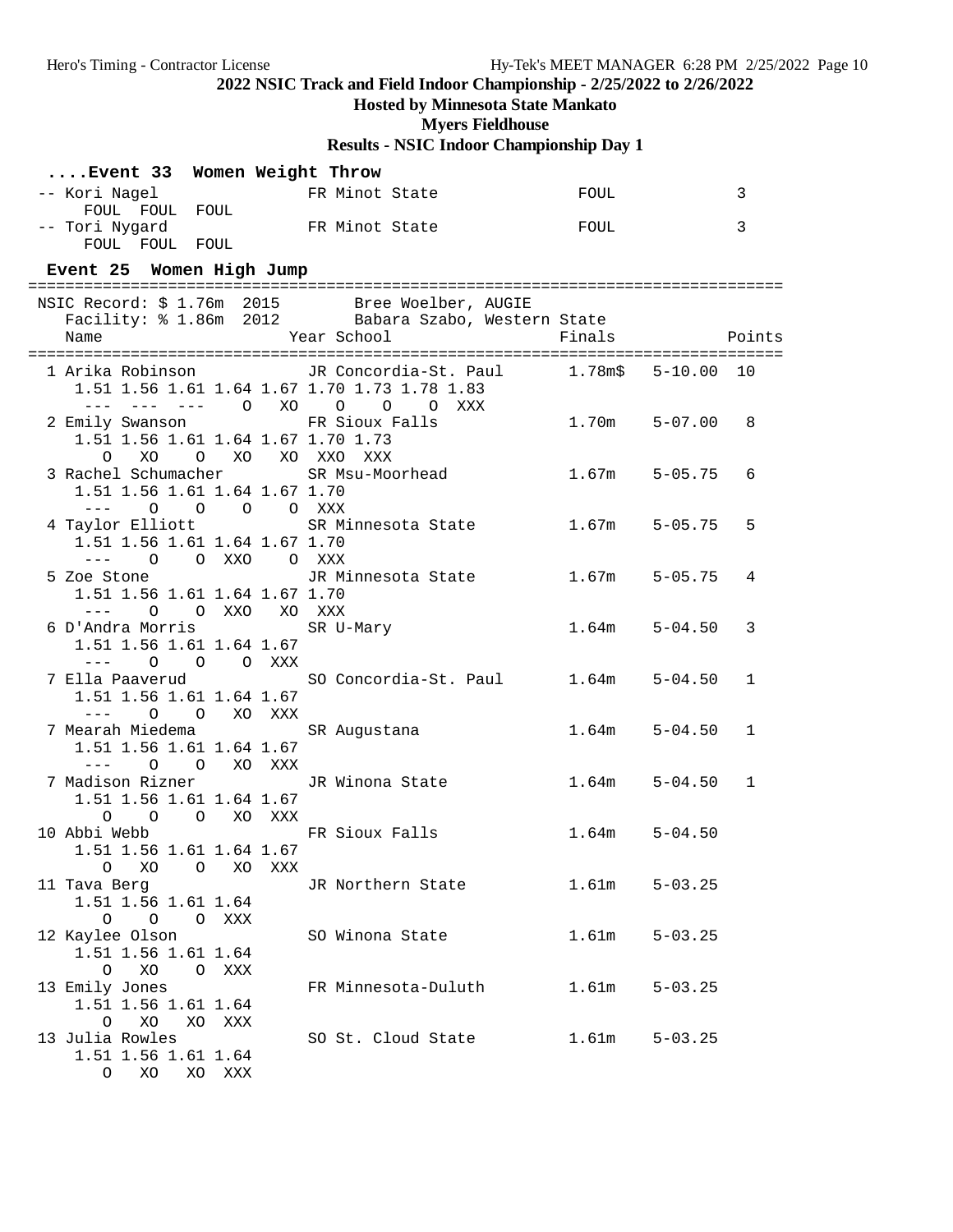## **Hosted by Minnesota State Mankato**

**Myers Fieldhouse**

|                                                   | Event 25 Women High Jump             |                                                         |                       |                |
|---------------------------------------------------|--------------------------------------|---------------------------------------------------------|-----------------------|----------------|
| 15 Antonia Genet                                  | 1.51 1.56 1.61 1.64<br>--- 0 XXO XXX | SO U-Mary                                               | $1.61m$ $5-03.25$     |                |
| 1.51 1.56 1.61<br>O O XXX                         |                                      | 16 Ashley Cridlebaugh FR Minnesota State 1.56m 5-01.25  |                       |                |
| 1.51 1.56 1.61<br>O O XXX                         |                                      | 16 Leah Tietjens TR SW Minnesota St.                    | 1.56m                 | $5 - 01.25$    |
| 16 Caitlin Pritchett<br>1.51 1.56 1.61<br>O O XXX |                                      | JR Msu-Moorhead                                         | 1.56m                 | $5 - 01.25$    |
| 16 Toryn Richards<br>1.51 1.56 1.61<br>O O XXX    |                                      | FR Minnesota State 1.56m                                |                       | $5 - 01.25$    |
| 1.51 1.56 1.61<br>O O XXX                         |                                      | 16 Jordan Tschumperlin FR Northern State 1.56m          |                       | $5 - 01.25$    |
| 16 Jasmine Mlejnek<br>1.51 1.56 1.61<br>O O XXX   |                                      | SO Minnesota State                                      | 1.56m                 | $5 - 01.25$    |
| 22 Natalie Fultz<br>1.51 1.56 1.61<br>O XO XXX    |                                      | SO Bemidji State                                        | 1.56m                 | $5 - 01.25$    |
| 22 Teya Langston<br>1.51 1.56 1.61                |                                      | SR Minnesota State                                      | $1.56m$ $5-01.25$     |                |
| 1.51 1.56<br>XO XXX                               |                                      | 24 Samantha Sunnarborg SO Minnesota State 1.51m 4-11.50 |                       |                |
| 24 Rainbow Stands<br>1.51 1.56<br>XO XXX          |                                      | FR SW Minnesota St. 1.51m                               |                       | $4 - 11.50$    |
| 24 Olivia Solis<br>1.51 1.56<br>XO XXX            |                                      | FR Minnesota State 1.51m 4-11.50                        |                       |                |
| 1.51<br>XXX                                       |                                      | -- Avery Bartunek <a> FR Sioux Falls</a>                | NH                    |                |
| -- Stella Anderson<br>1.51<br>XXX                 |                                      | FR SW Minnesota St.                                     | NH                    |                |
| -- Lauren Preiner<br>1.51<br>XXX                  |                                      | FR Minnesota State                                      | NH                    |                |
|                                                   |                                      | Women - Team Rankings - 6 Events Scored                 |                       |                |
| 1) Minnesota State                                |                                      | 81                                                      | 2) U-Mary             | 32             |
| 3) Augustana                                      |                                      | 21.33                                                   | 4) Sioux Falls        | 18             |
| 5) Northern State                                 |                                      | 15                                                      | 6) MSU-Moorhead       | 14             |
| 6) Minnesota-Duluth                               |                                      | 14                                                      | 8) Concordia-St. Paul | 13             |
| 9) Winona State                                   |                                      | 11                                                      | 10) Wayne State       | 8              |
| 11) St. Cloud State                               |                                      | 4                                                       | 12) Minot State       | $\overline{2}$ |